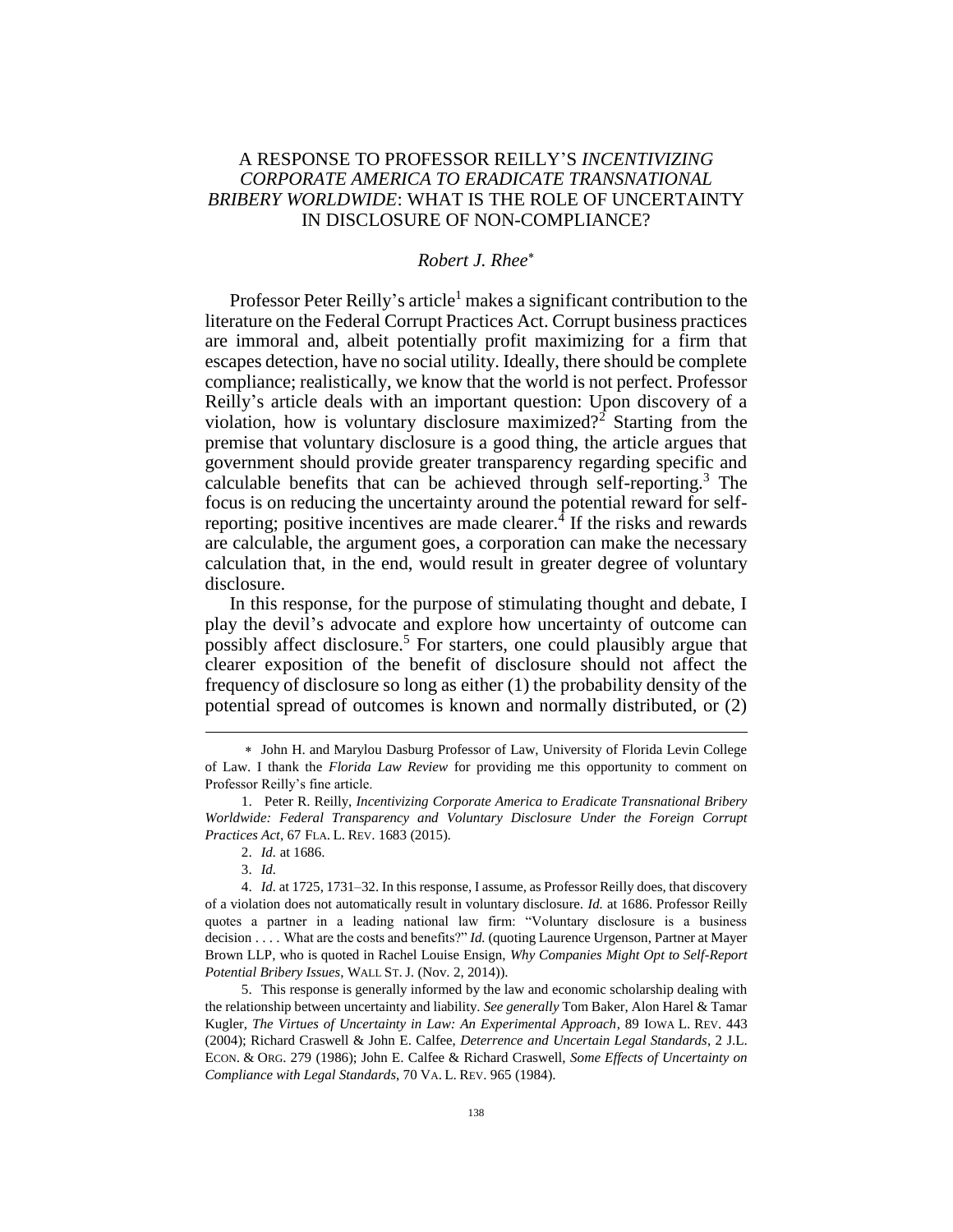the uncertainty is such that the corporation has no other option but to assume an equal probability distribution of outcomes under the principle of indifference.<sup>6</sup>

Suppose the following: *P* = probability of discovery of misconduct, *S*  $=$  sanction for misconduct,  $B =$  benefit gained from self-reporting of misconduct. Assuming that a rational, risk neutral company seeks to minimize sanctions, the company has the following choice to make.

Cost of disclosure  $(C_d)$ :  $C_d = S - B$ 

Cost of non-disclosure  $(C_n)$ :  $C_n = P \times S$ 

If these variables were known more clearly,<sup>7</sup> the decision criteria would be fairly clear: if  $C_d > C_n$ , don't disclose; if  $C_d < C_n$ , disclose; if  $C_d$  $= C_n$ , indifferent. A simple algorithmic cost-benefit analysis will drive the decision.

Now, suppose we introduce some uncertainty around the benefit of self-reporting, a margin of uncertainty noted as:  $\pm E$ . The cost of selfdisclosure must be rewritten as:

Cost of disclosure  $(C_d^*)$ :  $C_d^* = S - B \pm E$ 

 $\overline{a}$ 

In the final outcome, the uncertainty can disappoint  $(+E)$  or delight (─E) the self-disclosing corporation in its negotiation with the government. If so, what is the new calculus for each of the three previous situations?

**Case 1:**  $C_d = C_n$ . In this case, the corporation is indifferent between disclosure and non-disclosure. The introduction of uncertainty does not change the behavior of the firm. If  $(C_d = C_n)$ , then the new outcomes are either  $[(C_d + E) > C_n]$  or  $[(C_d - E) < C_n]$  with equal probability of either outcome. The net result is that there is still indifference with risk neutrality.

**Case 2:**  $C_d > C_n$ . In this case, the corporation would not disclose. However, consider what happens when uncertainty is introduced. If the uncertainty works to the disappointment of the corporation  $(+E)$ , then:

<sup>6.</sup> There is a significance between true uncertainty and risk. *See* Robert J. Rhee, *Toward Procedural Optionality: Private Ordering of Public Adjudication*, 84 N.Y.U. L. REV. 514, 548 (2009) ("Many years ago, Frank Knight distinguished the concepts of risk and uncertainty: risk connoting a future state of known distribution, and uncertainty connoting a future state of unknown distribution or imperfect information.") (citing FRANK H. KNIGHT, RISK, UNCERTAINTY AND PROFIT 233–34 (Dover 2006) (1921)). The principle of indifference states "two events are equally probable if we have no reason to suppose that one of them will happen rather than the other." Robert J. Rhee, *A Price Theory of Legal Bargaining: An Inquiry into the Selection of Settlement and Litigation under Uncertainty*, 56 EMORY L.J. 619, 654 n.160 (2006) (citing M.G. BULMER, PRINCIPLES OF STATISTICS 8 (1979)).

<sup>7.</sup> For example, statistical notions of probability govern the probability of discovery, the quantum of penalties and benefits, and the probability of assessment for each quantum of penalty and benefit.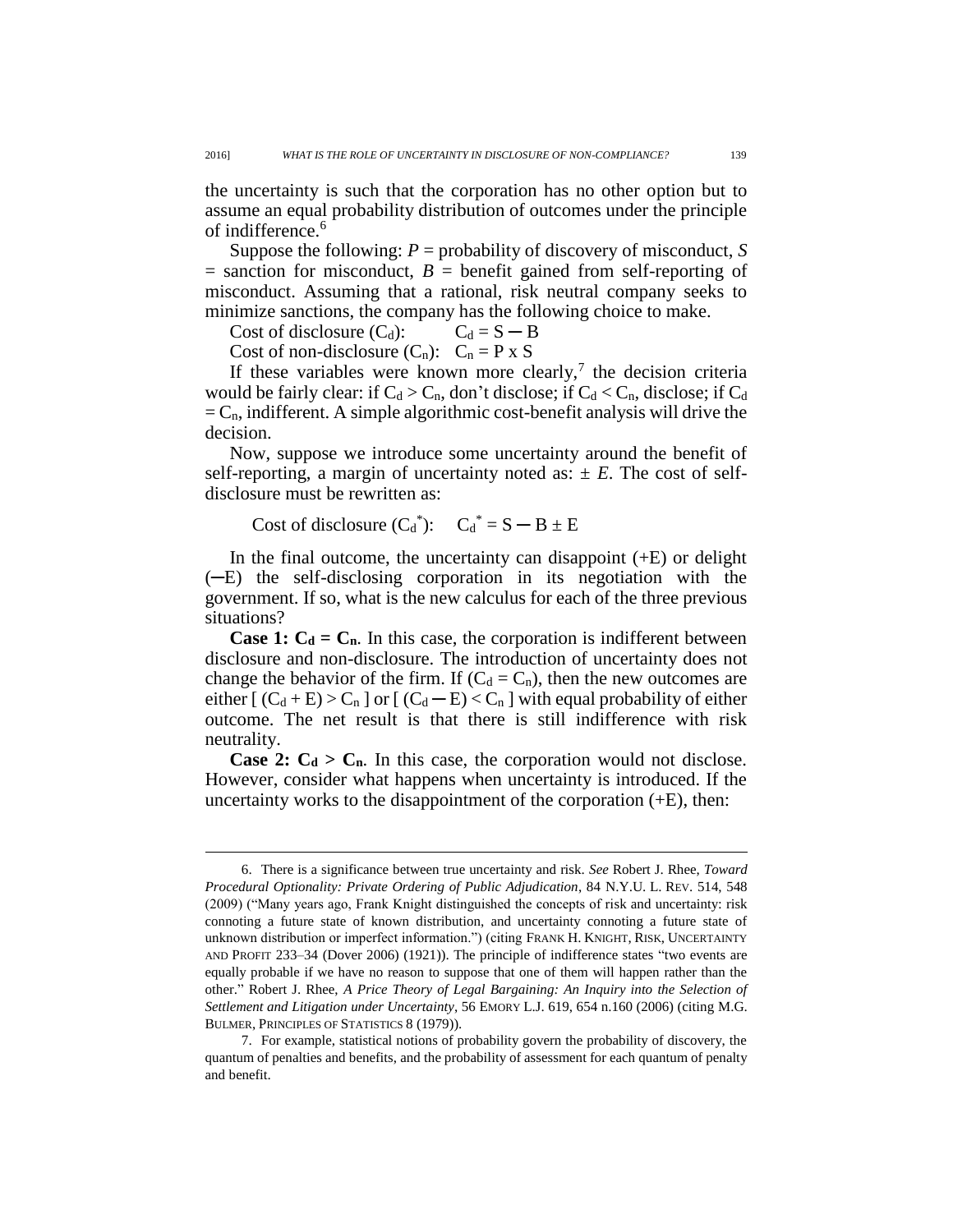$$
{C_d}^*\!>C_d\!>C_n
$$

The corporation would have more incentive not to disclose, but the added incentive does not change behavior. The result is still no disclosure (only with a firmer conviction now). Under this situation, the frequency of disclosure does not change. However, if the uncertainty works to the delight of the firm  $(-E)$ , then:

$$
C_d > {C_d}^*\; [\text{<=}] \; C_n
$$

Since  $(C_d > C_d^*$ , it is now unclear whether  $(C_d > C_n)$ . A situation of non-disclosure would flip to disclosure if:  $E \geq (C_d - C_n)$ . This also suggests that as uncertainty increases, there would be greater frequency of disclosures (which is intuitive since if  $E = S$ , disclosure is a certainty).

In a case where the corporation would not disclose at the outset, with the introduction of uncertainty, there would be an increase in disclosures because: (1) the downside does not change the frequency of nondisclosure; (2) the upside changes the cost-benefit analysis to a potential point where it increases the frequency of disclosure.

**Case 3:**  $C_d < C_n$ . In this case, the corporation would disclose. If the uncertainty works to the disappointment of the corporation  $(+E)$ , then:

$$
C_d < {C_d}^*\; [\text{<=}] \; C_n
$$

Where previously the cost-benefit analysis suggested disclosure, nondisclosure may be better in a set of cases. If the uncertainty works to the delight of the firm  $(-E)$ , then:

$$
{C_d}^* < C_d < C_n
$$

The corporation would have more incentive to disclose, but the added incentive does not change behavior. The result is still disclosure (only with a firmer conviction now).

In a case where the corporation would disclose at the outset, with the introduction of uncertainty, there would be a decrease in disclosures because: (1) the downside changes the cost-benefit analysis to a potential point where it increases the frequency of non-disclosure; (2) the upside does not change the frequency of disclosure.

Thus far, the introduction of uncertainty seems to work a wash. In some circumstances in which there would otherwise be non-disclosures  $(C_d > C_n)$ , there would be a subset of cases where there would be some disclosure when *E* offsets or exceeds the difference. In some circumstances that would otherwise be disclosures  $(C_d < C_n)$ , the effect would be the opposite. We would expect this to be the case because we assumed an expectation by the corporation of either a normally distributed *E* or the application of the principle of indifference.

However, the effect of uncertainty is not so deterministic. There are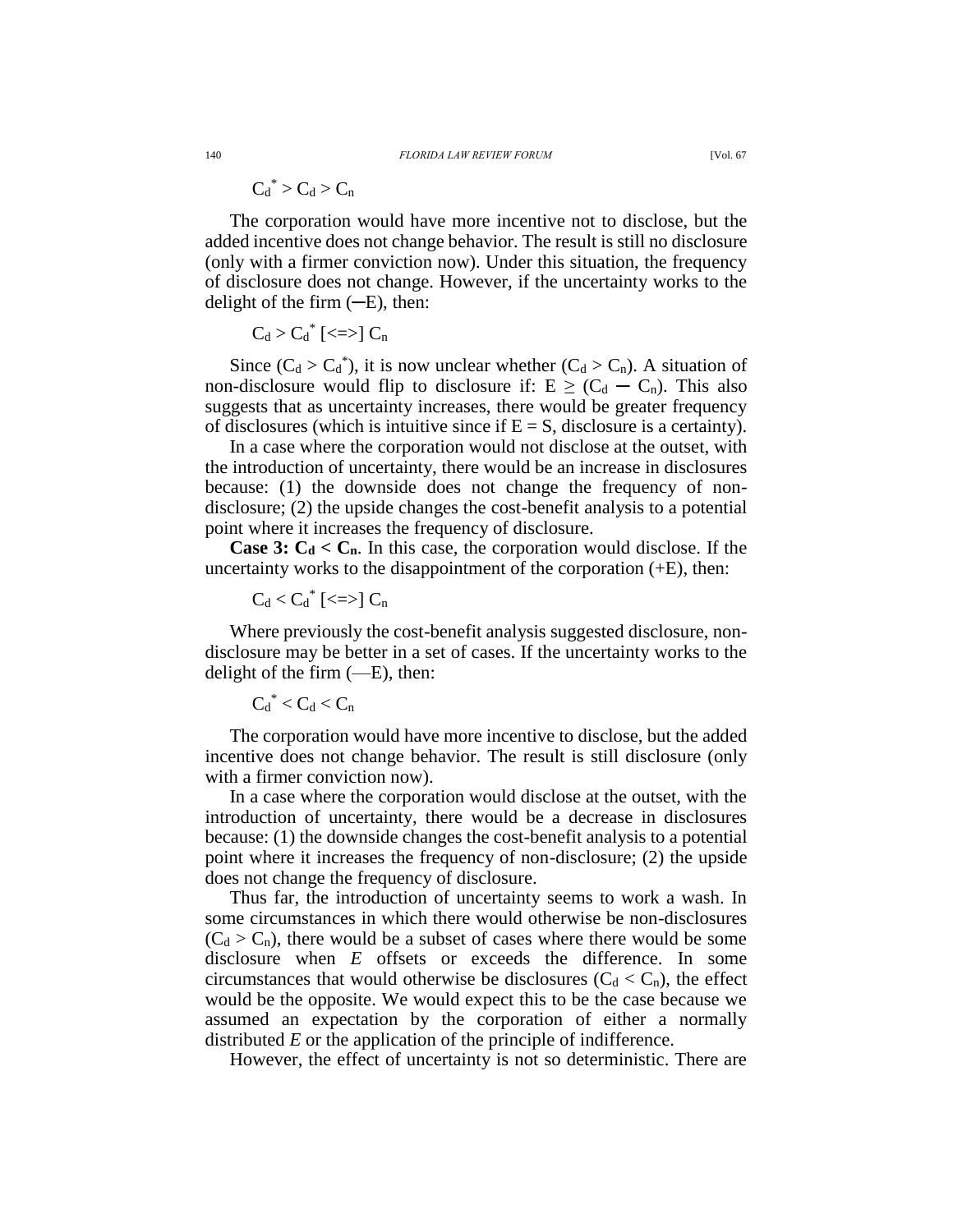several factors that are subject to varying degrees of uncertainty. In addition to the uncertainty surrounding the benefit gained from selfreporting *B* (the specific concern in Professor Reilly's article), a corporation cannot be certain of the probability of discovery *P* and the potential level of sanction *S*. <sup>8</sup> This suggests that in fact the level of disclosure is subject to the expected levels of *S* and *B*, and the uncertainty associated with *P*, *S*, and *B*. If the level of *S* is sufficiently high, there will be perfect compliance with the law. If the benefit of disclosure equals the sanction  $(B = S)$ , there will be perfect disclosure. Several intuitions then follow.

The incentive to disclose is a function of the magnitude of *B* in relation to the outcome and the uncertainty associated with non-disclosure. If the magnitude of *B* is high and the corporation knows it, then there will be a high frequency of disclosure. However, from a policy perspective, this might not be a good thing if the net sanctions  $(S - B)$  are so light that corporations are not sufficiently deterred from corrupt practices. It's a slap on the wrist. If *P* is fairly high and the uncertainty surrounding S is fairly moderate (assuming the world is not ideal from the perspective of the corporation with a high magnitude *B*), then the corporation would desire a high degree of uncertainty surrounding the magnitude of *B*. In essence, the corporation would have a call option. The floor is fairly known and the disclosure represents a potential upside. Therefore, the magnitude of *B* cannot be high *and* known. Also, if the uncertainty surrounding *B* could allow for the possibility of a high magnitude *B*, it could incentivize disclosure where the adverse alternative is fairly known.

The most difficult cases to assess are where there are significant uncertainties all around. The probability of detection is difficult to assess; the magnitudes of *S* and *B* are variable; the probabilities of the magnitudes of *S* and *B* are significant. It is the proverbial crap shoot, which is not an inaccurate description of a difficult situation a corporation may find itself upon learning that its employees or agents engaged in corrupt practices. In such situations, the corporation's only control lever may be its sense that it can affect the magnitude of *B* during its negotiations. Perhaps this is unrealistic, but perhaps as in criminal law or litigation in general the conduct of a party may ultimately bear on the liability. If post-disclosure conduct constitutes an element of the uncertainty of the ultimate outcome *ex ante*, the corporation may have an incentive to disclose despite a high level of uncertainty. In other words, if an algorithmic cost-benefit analysis fails for reason of high uncertainty all around, a person may desire the outcome that grants the possibility, at least, of control over the uncertainty, though it may have been an illusion

 $\overline{a}$ 

<sup>8.</sup> *See* 15 U.S.C. § 78ff (setting varying levels of penalties).